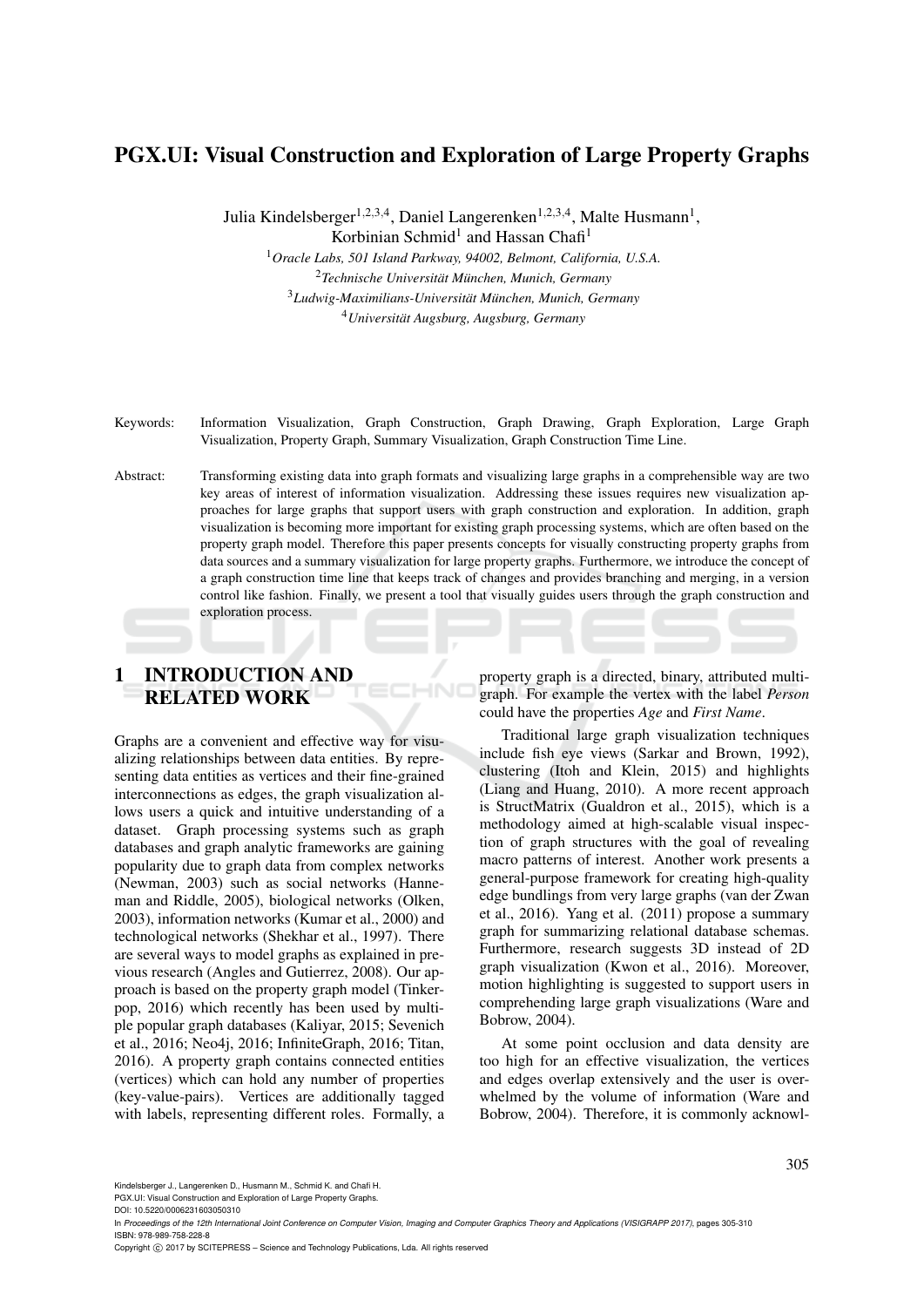edged that graph visualizations with more than fifty vertices (hereinafter referred to as threshold) are unlikely to be readily comprehended by the user without interaction techniques (Ware and Bobrow, 2004). Hence, previous work addresses various interaction techniques (Herman et al., 2000) and visualization concepts such as highlighting (Liang and Huang, 2010) and clustering (Itoh and Klein, 2015). Consequently, tools were proposed that implement these concepts. Jian Zhao et al. (2016) present a visualization for meta-analysis based on user-authored annotations. GraphVizdb (Bikakis et al., 2016) is a platform that allows the user to interact with graphs on multiple layers where the dataset can be explored at different levels of granularity.

Finally, there is research that deals with graph construction (Lequay et al., 2015) and research that includes time aspects to graphs that change over time (Valdivia et al., 2015).

However, none of these solutions combines visual graph construction, a graph summary visualization and a time line. Therefore, this paper presents a visualization approach for constructing a summary visualization of large property graphs with property previews and a tool that implements these concepts. In contrast to other proposed summary visualizations, our summary visualization is based on the property graph model and focuses on property previews and filtering. Previews are based on the data type or the number of occurrences. With this summary visualization and the previews, the graph information is summarized and shown to the user in a comprehensive way. Filters can be applied to properties to create a subgraph and the time line helps to navigate back and forth in the graph construction process.

The contributions of our work are:

- A visualization concept to construct property graphs from data sources.
- A summary visualization concept for large property graphs.
- A concept for a property graph construction time line.
- A tool for the graph construction and exploration process.

The remainder of this paper is structured as follows: The proposed visualization approach is described in section 2, which consists of the data flow of our proposal, the visual property graph construction, the summary visualization and the construction time line. Section 3 concludes this paper by giving a short summary and providing topics for future work.

### 2 PROPOSED VISUALIZATION

The aim of the proposed visualization is to provide an intuitive way to visually construct property graphs from data sources and help the user to discover large graphs and hide unnecessary data. The result is a summary visualization for large property graphs. Previews of properties provide an overview of the information contained in the graph. After applying filters to reduce the number of vertices and edges, the subgraph is visualized and can be further explored. A time line keeps track of changes and provides advanced concepts such as branching and merging.

### 2.1 Dataflow

This section briefly explains the dataflow of the visual construction and exploration of large property graphs. The first step is to import the data sources. We refer to data sources as any type of input data (e.g. CSV files or databases). The second step is to show a preview of the data sources to help the user to understand the data. In addition, the tool provides a way to select only specific data. Columns can be excluded and the values can be filtered. As a third step the data sources are loaded visually, represented by table-like entities that show the name of the data source and the associate properties with their data type. The fourth step is to connect the entities by dragging an entity onto another entity. After establishing all connections, the fifth step is to apply filters to properties and generate the summary visualization. The sixth step is to further filter the properties until the subgraph is small enough to be displayed. Finally, this subgraph can be explored by expanding vertices. I.e. users can click on the vertex and all vertices connected to that vertex appear. If the number of connected vertices is higher than the threshold a single bundled vertex appears that indicates the number of connected vertices. The properties of the bundled vertex can then be filtered again.

### 2.2 Visual Property Graph Construction

Traditionally, the graph construction has to be done manually by the user with a code-based approach. Our tool supports the user in the graph construction process by visualizing the content of the data sources and suggesting connections based on the data. Realworld data is often not suited for visualizing graphs without prior processing. Therefore, the first step is to transform data sources into a graph accepted format. Often, data sources come from relational databases. Before visualizing the data sources a preview of the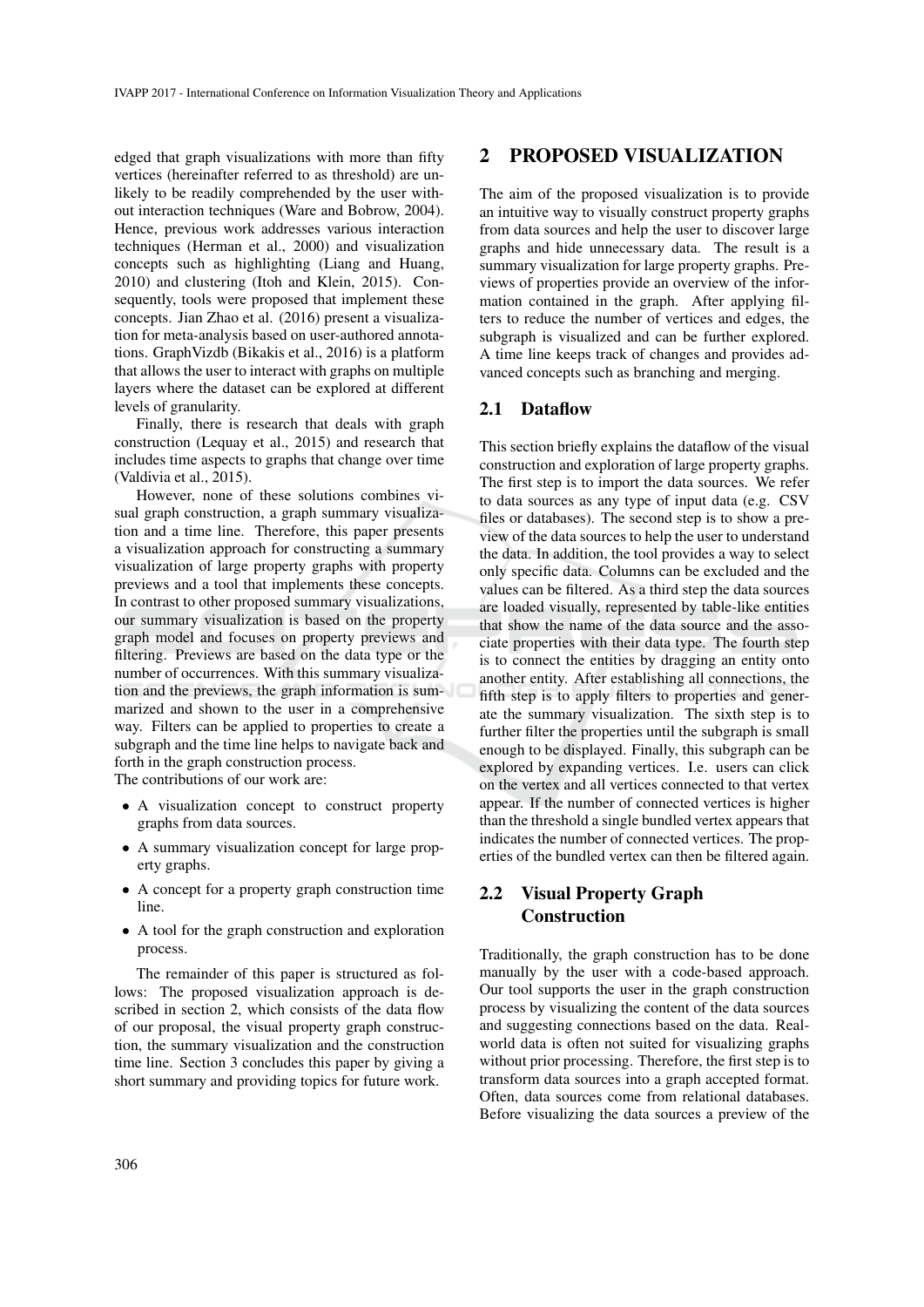content is shown to the user and data can be excluded. An example would be to deselect specific columns in table-like data sources. Furthermore, properties can be filtered initially (e.g. specifying property *Age*  $> 18$ ). After the initial filtering of values the data sources are loaded visually and the user can create connections via drag and drop. An example for visually loaded entities is shown in Figure 1.



Figure 1: User Interface of Loaded Entities.

In this way, connections between the same data type or other matches are constructed. The user can choose from the matches that the tool proposes based on the data type and the number of occurrences. These connections are represented as an edge in the resulting summarization graph. Another type of connection results from entities that contain information on how other data sources are connected. This is prominent in the area of relational databases and is often referred to as junction tables. For instance, the entity *uses* contains the ids of *Customer* and *Product*. When connecting *Customer* via *uses* with *Product* the *uses* entity visually collapses and is shown when hovering over the edge between *Customer* and *Product*. The thickness of the edge indicates that there are collapsed entities. Similarly, the entity collapses into a self-connection if two properties of the same entity are connected. An example for the connected entities is illustrated in Figure 2.



Figure 2: User Interface of Connected Entities.

## 2.3 Summary Visualization and Exploration of Large Property **Graphs**

Graphs often consist of thousands of vertices and edges. Traditionally, large graph visualization methods focus on visualizing each vertex and edge and may offer interaction techniques to hide parts of the graph or summarize communities. We propose a summary visualization and exploration concept for large property graphs that approaches the challenge from a different angle. We visualize the summarization and provide property previews to support the user in understanding the data.

#### 2.3.1 Summary Visualization

The goal of our method is to visualize a large property graph in an understandable way. For this reason, we present a summary visualization that bundles vertices and edges by labels. The size of the vertices and the thickness of the edges correspond to the number of edges and vertices with that label. Hence, the different roles of vertices and the connections are visualized in a compact way. In addition, the properties of each vertex role can be further explored. The previews of the properties show the distribution of properties from all vertices with the same label. When the number of vertices after applying the filters is below a certain threshold the subgraph is visualized and can be further explored. Figure 3 shows the summary visualization of vertices with the labels *Product*, *Employee* and *Customer* and the edges with the labels *uses*, *works on*, *friend* and *sold*.



Figure 3: User Interface of Summary Visualization for Large Property Graphs.

#### 2.3.2 Property Previews

A preview of the distribution of the properties is shown for every vertex and edge. There are differ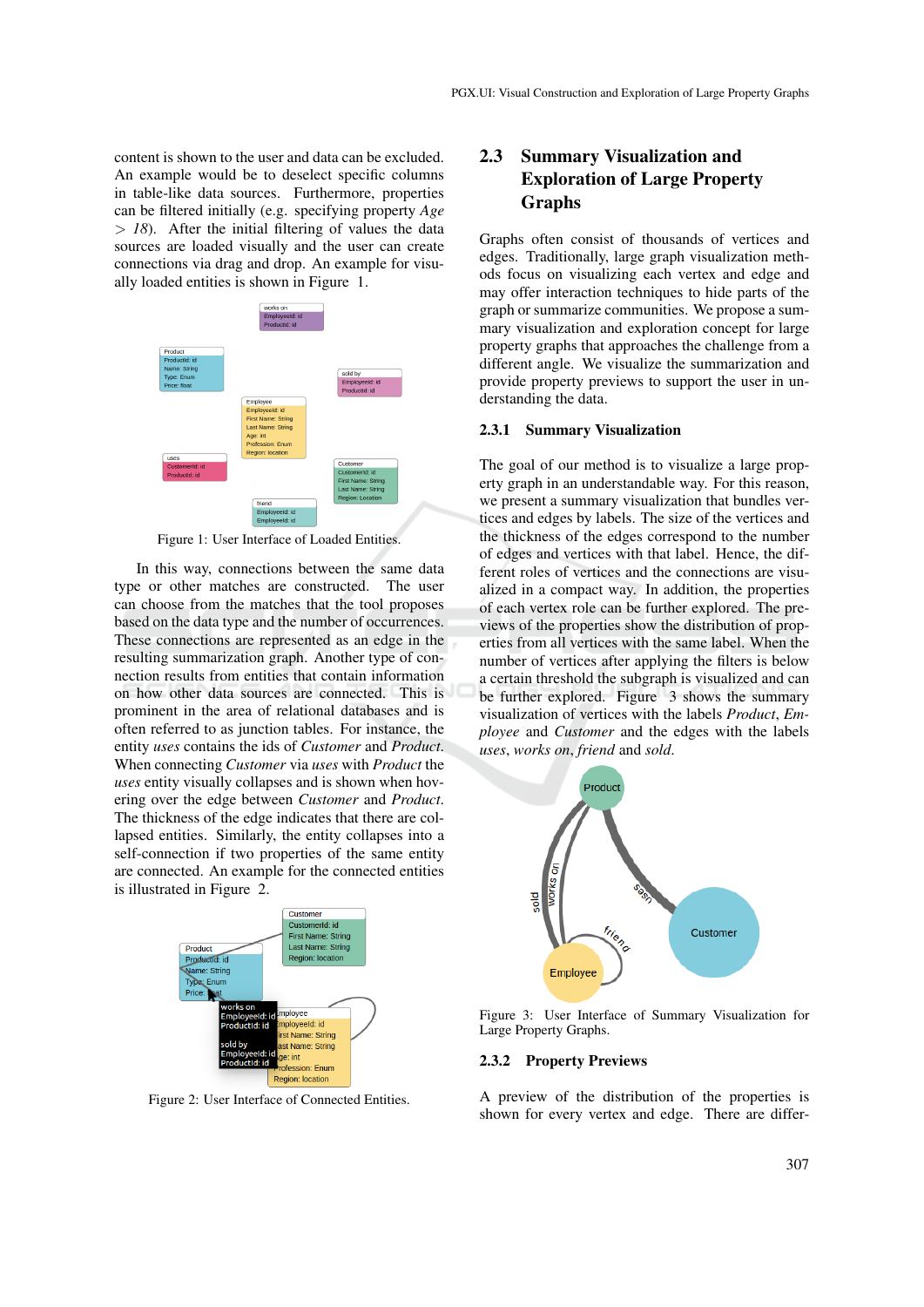ent types of previews, depending on the data type of the property and the number of occurrences. In this section we propose a non-exhaustive list of previews for different data types and give an example each. The distribution of an *integers* property can be shown in a bar chart. An example for this use case is the property *Age* for the vertex with the label *Employee*. The x-axis represents the age and the y-axis the number of employees with a certain age. *String* properties can also be shown in a bar chart. Another type of preview displays a drop-down with common values with their number of occurrences. *Location* properties (e.g. property names lat and long) can be displayed on a map. As an example, the colors of a specific state indicates how many employees live in that specific state. Pie charts can be used for properties with *enum* characteristics. For instance, the vertex with the label *Product* with the property *Type* is visualized as a pie chart. Similarly, *float*, *boolean* and *id* data types can be visualized as line charts, switches and lists, respectively. In this way the most fitting preview is chosen based on the data type and the number of occurrences. This preview is chosen automatically, but the preview can be changed by users manually. All previews support selections in an intuitive way. Hence, specific values as well as ranges can be selected in order to filter the properties of the summary visualization. Figure 4 illustrates examples for property previews.



#### 2.3.3 Exploration

If the number of vertices, after applying filters on the properties, is below the threshold the resulting subgraph is shown in addition to the summary graph. The vertices of the subgraph now represent one specific entity (e.g. an employee with a specific name and age). The neighbours of each vertex can be expanded. If the number of neighbours is above a certain threshold a bundled vertex is visualized that indicates the number of neighbours (e.g. a bundled vertex with the label *+ 59 Friends* if this employee has 59 edges with the label *friend* to other employees). The subgraph with a bundled vertex is shown in Figure 5.



Figure 5: User Interface of the Subgraph with a Bundled Vertex.

The properties of this bundled vertex can be filtered in the same way as the properties of the vertices of the summary visualization. If the number of filtered vertices is below the threshold the bundled vertex disappears and the connected vertices appear. Figure 6 shows an overview of our tool, i.e. the summary visualization, the subgraph and the time line.



Figure 6: Visualization Tool Overview: Showing (A) the summary visualization,  $(B)$  the subgraph and  $(C)$  the time line.

## 2.4 Property Graph Construction Time Line

A time line keeps track of all changes in the graph creation and exploration process visually. The x-axis represents the time and the y-axis represents the current number of vertices. Changes include, loading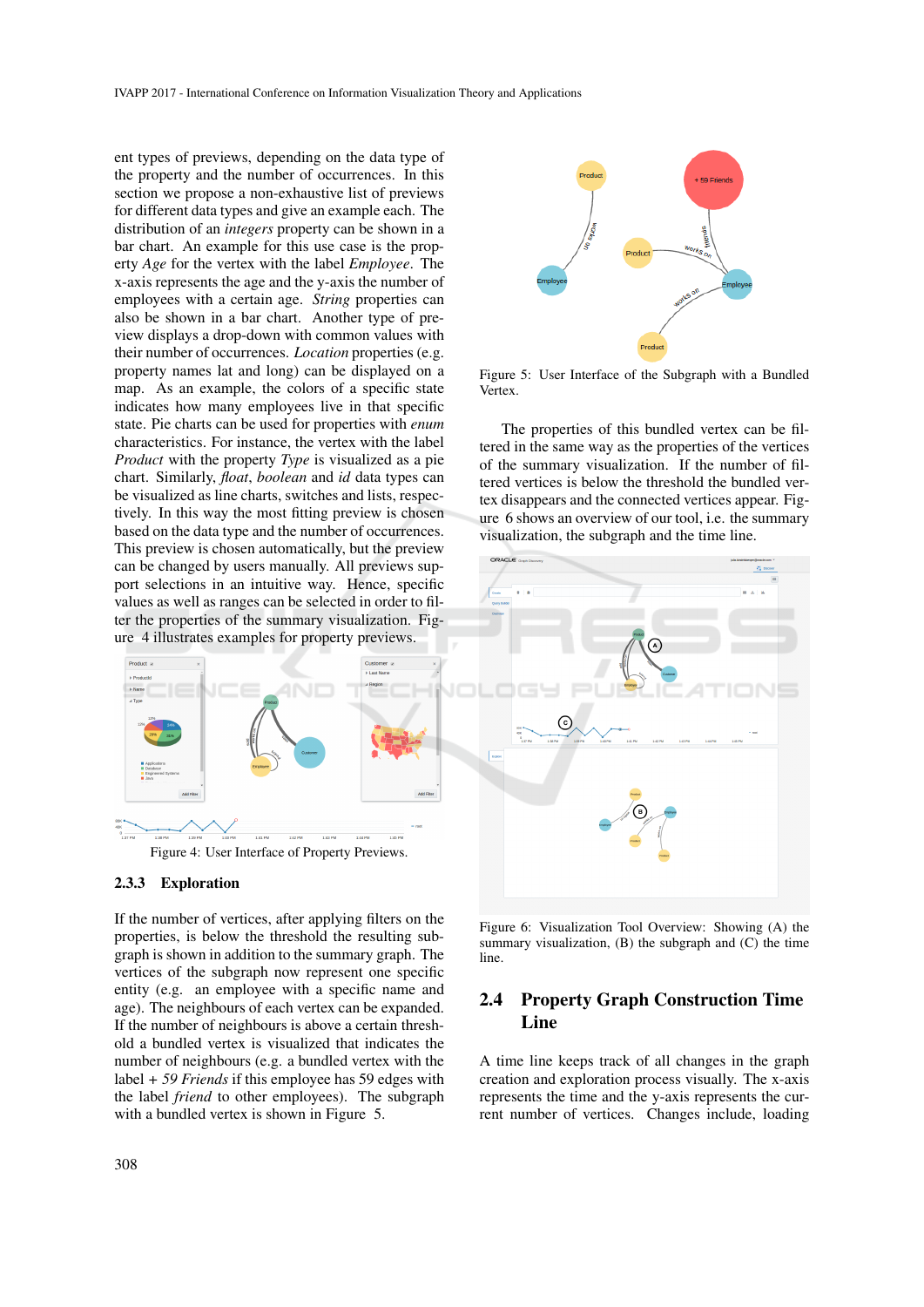data sources visually, making connections, filtering the data source, generating the summary graph, filtering the properties and generating and exploring the subgraph. Various possibilities can be explored by introducing the concepts of branching and merging of time lines. An example of a time line with three branches and one merging step is shown in Figure 7.

### 2.4.1 Branching

Branching a time line at a specific point copies the applied filters and creates a new branch. All changes made on that branch do not affect the original branch. One branch is visualized at the time and the visualization updates when the user switches to another point of time or another branch. A branch can be created from any point, and can be used to apply different filters to the same starting point to explore the resulting subgraph or the resulting number of vertices. In this way, different paths of exploration can help the user to compare changes. For instance, in one branch <*18* is selected for the *Age* property of the vertex with the label *Employee* and >*18* in the other branch. In this way, the graph can be compared between minors and adults. Moreover, branches can be used for further concepts such as copying branches for collaboration and jumping back and forth to certain time points easily i. e. reverting or adding changes. The branch can be switched at any time to jump back and forth to get the corresponding visualization.



Figure 7: User Interface of the Time Line.

### 2.4.2 Merging

After exploring different branches, the filters of two branches can be merged again. The semantics of the merge can be specified manually as union, intersection or set difference. Union includes all applied filters that are in the first branch or the second branch. Intersection includes all applied filters that are in both branches and set difference includes all applied filters that are in the first but not in the second branch.

## 3 CONCLUSION AND FUTURE **WORK**

In this paper we present the approach to visually construct graphs based on data sources. We introduce the summary visualization for large property graphs and discuss ways to explore corresponding subgraphs. The time line concept creates a link between the graph construction and exploration phase.

Future work includes a user study to evaluate our graph construction concept by comparing it to existing approaches. Moreover, we are going to evaluate our summary visualization by applying it to graphs with different structures such as graphs with different numbers of vertex and edge labels. The goal is to understand the advantages and disadvantages of our concepts for users with and without background in computer science and/or graph visualization. We would also like to understand how comprehensible our approach is in comparison to the clustering approach. The goal is to let users explore graphs in both ways and understand the differences and advantages of our approach. The performance in completing tasks and multiple choice questions about the comprehensibility are going to support our evaluation.

Furthermore, we are going to research *Knowledge Graphs* such as DBpedia (Auer et al., 2007) and the Google Knowledge Graph (Google, 2012) in the context of our proposal. These are multi-relational, dense graphs rich on meta data which consist of hundreds of different labels and properties. Future work for dense graphs could include machine learning to filter labels for the user and making predictions based on property names and values.

## **REFERENCES**

- Abello, J., Ham, F. V., and Krishnan, N. (2006). Askgraphview: A large scale graph visualization system. *IEEE Transactions on Visualization and Computer Graphics*, 12(5):669–676.
- Angles, R. and Gutierrez, C. (2008). Survey of graph database models. *ACM Comput. Surv.*, 40(1):1:1– 1:39.
- Auer, S., Bizer, C., Kobilarov, G., Lehmann, J., Cyganiak, R., and Ives, Z. (2007). Dbpedia: A nucleus for a web of open data. In *Proceedings of the 6th International The Semantic Web and 2Nd Asian Conference on Asian Semantic Web Conference*, ISWC'07/ASWC'07, pages 722–735, Berlin, Heidelberg. Springer-Verlag.
- Bikakis, N., Liagouris, J., Krommyda, M., Papastefanatos, G., and Sellis, T. (2016). graphvizdb: A scalable platform for interactive large graph visualization. In *2016*